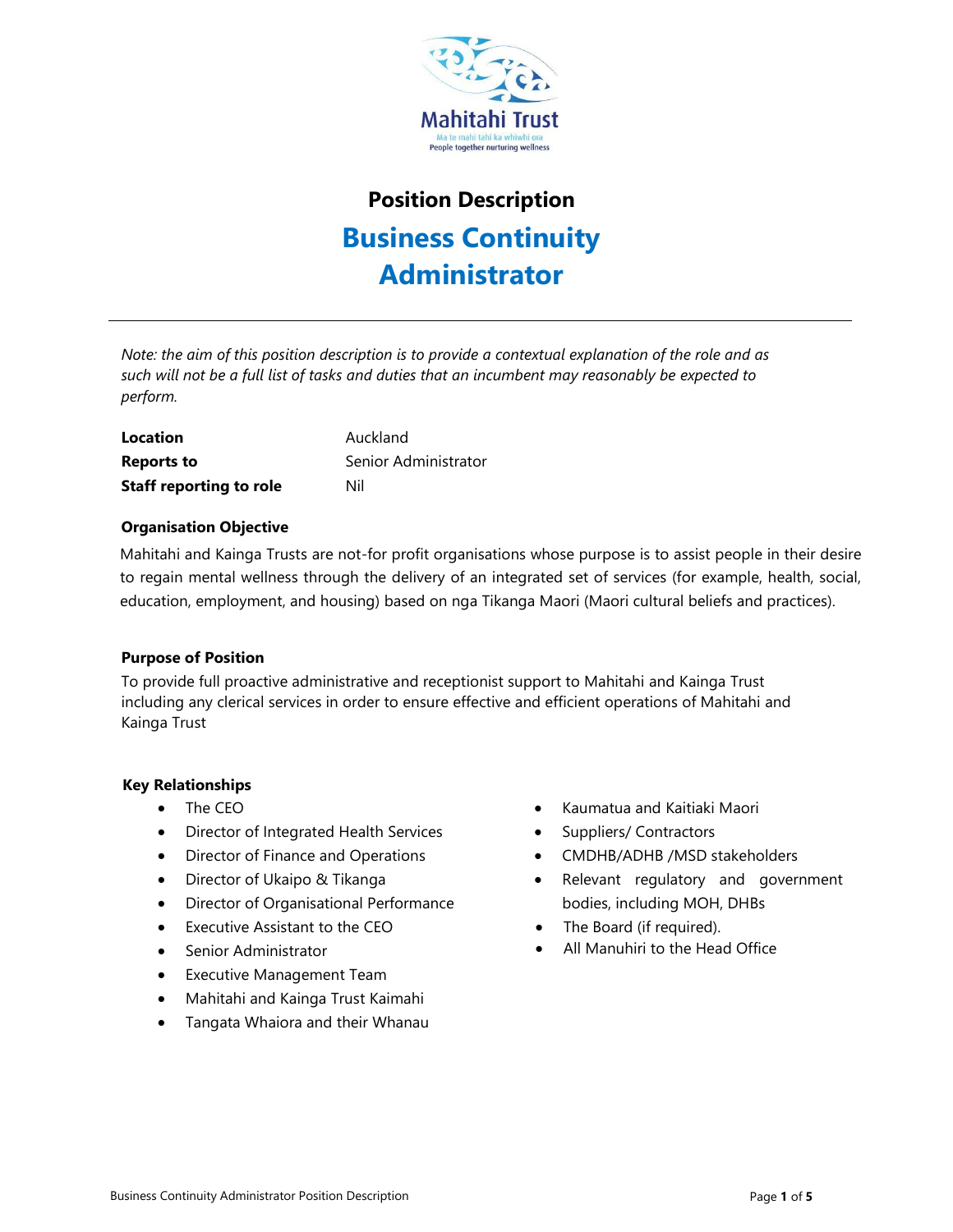| <b>KEY</b>              | <b>PERFORMANCE INDICATORS</b>                                                                                                                                                                                                                                                                                                                                                                                                                                                                                                                                                                                                                                                                                                                                                                                                                                                                                                                                                                                                                                                                                                                                         | <b>EXPECTED OUTCOMES</b>                                                                                                                                                                                                                                                                                                                                                                                                                                                                                                                                                                                                                                                                                                                                                                                                                                                                                                                                               |
|-------------------------|-----------------------------------------------------------------------------------------------------------------------------------------------------------------------------------------------------------------------------------------------------------------------------------------------------------------------------------------------------------------------------------------------------------------------------------------------------------------------------------------------------------------------------------------------------------------------------------------------------------------------------------------------------------------------------------------------------------------------------------------------------------------------------------------------------------------------------------------------------------------------------------------------------------------------------------------------------------------------------------------------------------------------------------------------------------------------------------------------------------------------------------------------------------------------|------------------------------------------------------------------------------------------------------------------------------------------------------------------------------------------------------------------------------------------------------------------------------------------------------------------------------------------------------------------------------------------------------------------------------------------------------------------------------------------------------------------------------------------------------------------------------------------------------------------------------------------------------------------------------------------------------------------------------------------------------------------------------------------------------------------------------------------------------------------------------------------------------------------------------------------------------------------------|
| <b>RESPONSIBILITIES</b> |                                                                                                                                                                                                                                                                                                                                                                                                                                                                                                                                                                                                                                                                                                                                                                                                                                                                                                                                                                                                                                                                                                                                                                       |                                                                                                                                                                                                                                                                                                                                                                                                                                                                                                                                                                                                                                                                                                                                                                                                                                                                                                                                                                        |
| <b>Reception</b>        | To be an Ambassador of First<br>$\bullet$<br>Impressions<br>To perform reception duties in an<br>$\bullet$<br>efficient, professional and<br>courteous manner -<br>Ensure all visitors to offices are<br>received in a friendly and<br>professional manner, that they sign<br>the visitors' book and are issued<br>with Visitor badges<br>On a daily basis sort and prioritise<br>$\bullet$<br>the incoming and outgoing mail<br>Screen telephone calls for the<br>$\bullet$<br>Chief Executive and Executive<br>team and answer all<br>appropriate queries only<br>forwarding to them necessary<br>calls                                                                                                                                                                                                                                                                                                                                                                                                                                                                                                                                                             | the reception area is manned at all<br>$\bullet$<br>times between the hours of operation<br>calls into the Organisation are<br>$\bullet$<br>answered within 3 rings and are<br>directed to the appropriate person<br>with minimal both callers and<br>Manuhiri are greeting warmly,<br>professionally and have their<br>requirements met with minimal<br>delay                                                                                                                                                                                                                                                                                                                                                                                                                                                                                                                                                                                                         |
| <b>Administration</b>   | Work as part of the Business<br>$\bullet$<br>Continuity team to provide<br>administration services for the<br>organisation, as directed<br>Provide the in-office linkage<br>$\bullet$<br>between the management team<br>and other stakeholders including<br>the trustees, external providers, the<br>DHB and MOH<br>Provide refreshments as organised<br>$\bullet$<br>for in-house meetings<br>Liaise and support other<br>$\bullet$<br>administration and support staff<br>within Mahitahi Trust as directed<br>To provide support to the<br>$\bullet$<br>purchasing reconciliation process<br>Ensure the car pool system and all<br>$\bullet$<br>its functions are managed<br>appropriately and with minimal<br>disruption to service provision.<br>Maintain confidentiality of<br>$\bullet$<br>documentation and information<br>Aid efficient communication<br>$\bullet$<br>To work as part of the Mahitahi<br>$\bullet$<br><b>Business Continuity team</b><br>promoting and supporting quality<br>Mental Health services in our<br>community<br>Support and assist any other duties<br>$\bullet$<br>as required by the General Manager<br>Finance and Operations. | Ensure administration functions are<br>$\bullet$<br>fulfilled, in the absence of other<br>administration staff and as directed<br>files, documents, other support<br>$\bullet$<br>materials and resources appropriate<br>to the office are well organised<br>Support the Business Continuity team<br>$\bullet$<br>to develop processes to ensure the<br>CEO and Executive Team meet all<br>Trust information and administration<br>requirements<br>Ensure the offices are stocked with<br>$\bullet$<br>stationery and other supplies<br>Ensure that the office and other<br>facilities are well maintained<br>information is appropriately<br>$\bullet$<br>disseminated throughout the<br>organisation as required<br>Ensure that the office and other<br>$\bullet$<br>facilities are well maintained and that<br>the office and other systems work<br>effectively.<br>perform the needs of "job tasks"<br>$\bullet$<br>accurately and within acceptable<br>timeframes |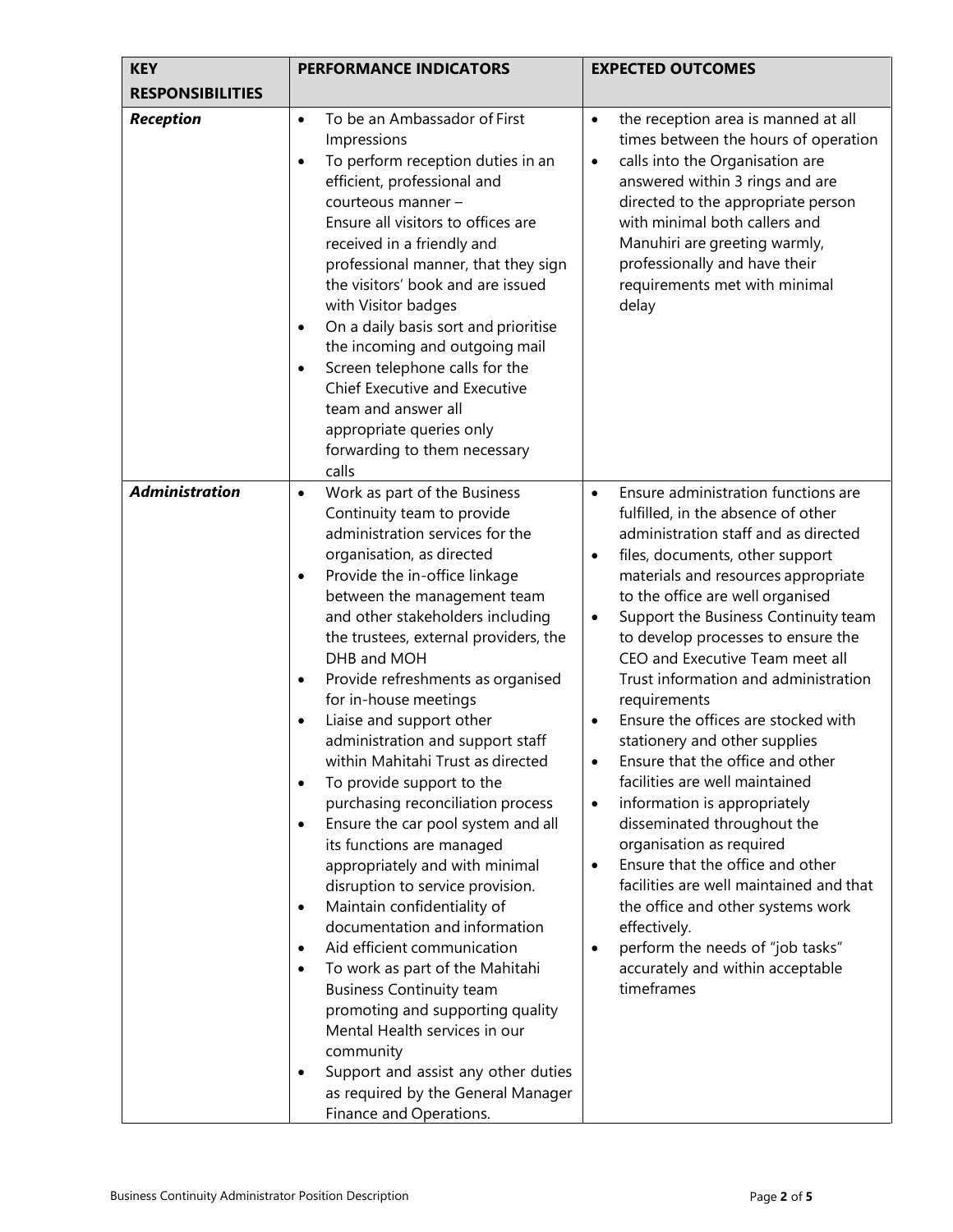| <b>Service Delivery</b><br><b>Specific Support</b> | Service Delivery Specific Support<br>$\bullet$<br>Weekly collation of Argus speed<br>$\bullet$<br>reporting<br>Support the management of<br>$\bullet$<br>the class registration for Te<br>Oho Mauri | Tasks completed within duration<br>$\bullet$<br>required to the satisfaction of the<br>Director of Finance and Operations<br>and relevant Managers<br>Tasks are completed on time and<br>٠<br>accurately<br>Written work is of a professional<br>standard and meets the standards of<br>organisational policies<br>Communication regarding absences<br>in a timely and clear manner<br>Periodic checks carried out and<br>documented to the satisfaction of<br>the Director of Finance and<br>Operations and relevant Managers |
|----------------------------------------------------|-----------------------------------------------------------------------------------------------------------------------------------------------------------------------------------------------------|--------------------------------------------------------------------------------------------------------------------------------------------------------------------------------------------------------------------------------------------------------------------------------------------------------------------------------------------------------------------------------------------------------------------------------------------------------------------------------------------------------------------------------|
| <b>Communication</b>                               | Assists with active communication<br>$\bullet$<br>with stakeholders, internal and<br>external, and identifies changes in<br>the communities Mahitahi serves                                         | Stakeholders are informed, knowledge<br>$\bullet$<br>of changes in the communities<br>Mahitahi serves are evident.                                                                                                                                                                                                                                                                                                                                                                                                             |
| Relationship<br><b>Management</b>                  | Establishes and maintains<br>$\bullet$<br>successful working relationships<br>and collaborative arrangements<br>with stakeholders.                                                                  | The organisation's profile is enhanced.<br>$\bullet$<br>External stakeholders' knowledge and<br>perception of Mahitahi is sustained<br>and enhanced.                                                                                                                                                                                                                                                                                                                                                                           |
| <b>Health and Safety</b>                           | Identifies and acts on any potential<br>$\bullet$<br>risks, crises or issues associated<br>with Kaimahi, Whaiora, service<br>delivery, colleagues or within<br>Mahitahi property                    | Demonstrates risk awareness<br>$\bullet$<br>(including Health and Safety), plans to<br>mitigate any potential problems and<br>refers these to the Director of Finance<br>and Operations.                                                                                                                                                                                                                                                                                                                                       |
| <b>Other Duties</b>                                | Carries out all agreed and relevant<br>$\bullet$<br>duties as requested by the<br>Employer.                                                                                                         | Other work is undertaken and<br>$\bullet$<br>completed. Commitment and flexibility<br>are demonstrated. Processes of<br>innovation and development are fully<br>functional, effective and efficient.                                                                                                                                                                                                                                                                                                                           |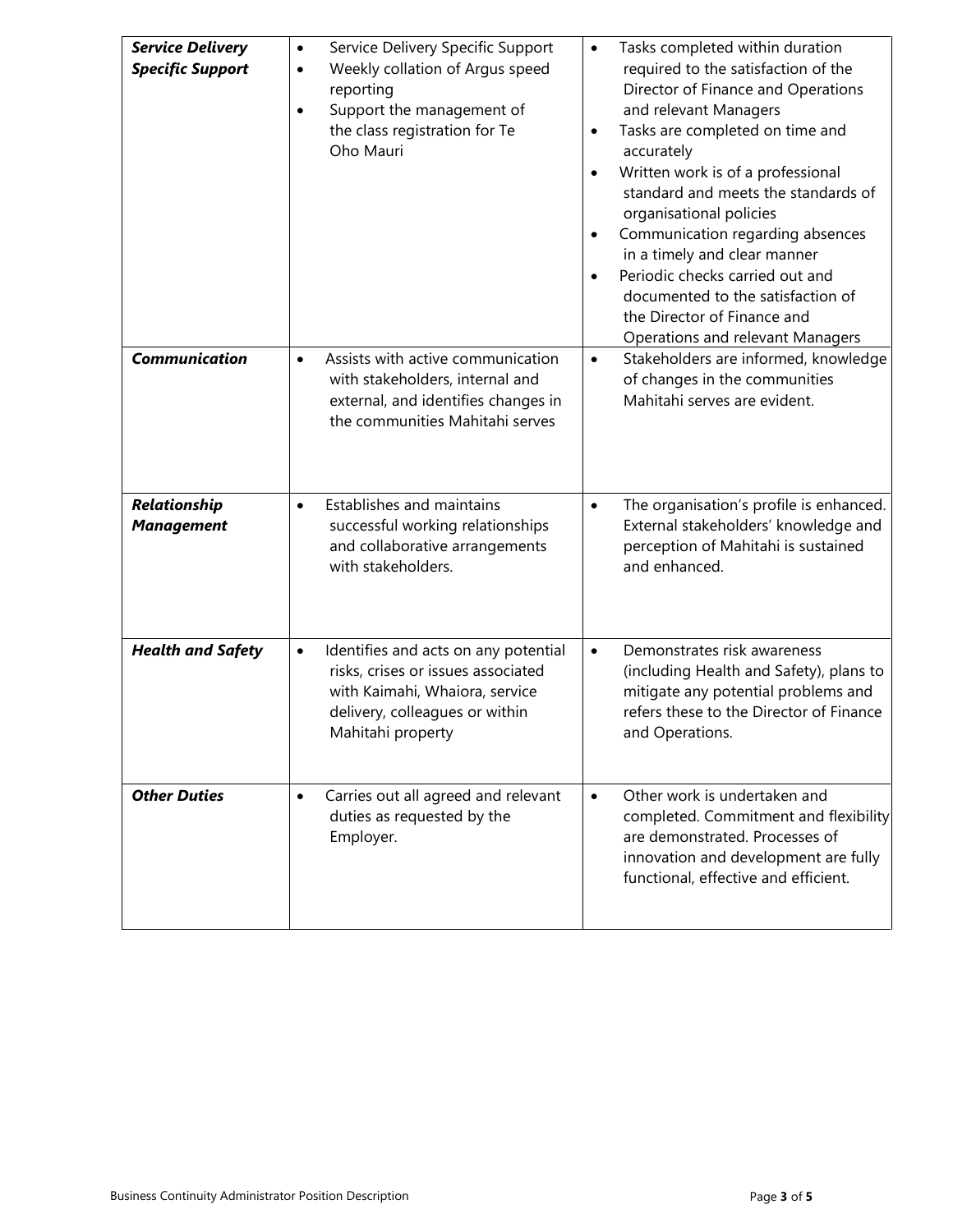# **Accountability and Expected Target**

- Understanding of Te Reo Māori me ona Tikanga Māori
- Acknowledge and incorporate Mahitahi Trust's eight Pou into all areas of day to day duties and responsibilities
- Display a willingness to work positively with organisational strategies to improve health outcomes for Māori
- Affinity to working with Kaimahi, Tangata Whaiora and Whanau
- Contribute to an inclusive learning environment that acknowledges uniqueness as part of the whole

# **Health, Safety and Security**

### **Accountability and Expected Target**

- Meet health and safety obligations for the business, ensuring personal safety in differing work environments for all employees and contractors
- Provide active input to all Health and Safety meetings, processes and practices
- Undertake all work in a safe manner and follow all company and workplace Health and Safety procedures
- Follow procedures in relation to the correct operation of equipment and the use of PPE (Personal Protective Equipment) when required
- Adhere to the Health and Safety policies and procedures of Mahitahi Trust at all times
- Accurately report incidents and accidents within 24 hours of an incident occurring

# **Quality Assurance**

#### **Accountability and Expected Target**

- Work with Mahitahi Trust to define and implement strategies to support continuous quality improvement for the organisation, Tangata Whaiora and the team
- Actively participate in and contribute to internal and external quality improvement activities as required.
- Educate / inform according to best practice guidelines and training
- Work closely with Mahitahi Trust to identify opportunities for continuous quality improvement in the delivery of services
- Actively contribute to continuous quality improvement activities ensuring that Tangata Whaiora and Whanau needs are meet and exceed their expectations
- Adhere to the Policies and Procedures of the Organisation at all times
- Contribute to the organisations Tikanga Best Practice Guidelines (policies and procedures)

# **Smoke Free NZ 2025**

# **Accountability and Expected Target**

- Actively and positively promote smoke-free initiatives
- Comply with the Smoke Free Environment policy at all times
- Complete and keep up to date any and/all Smoking Cessation training as required